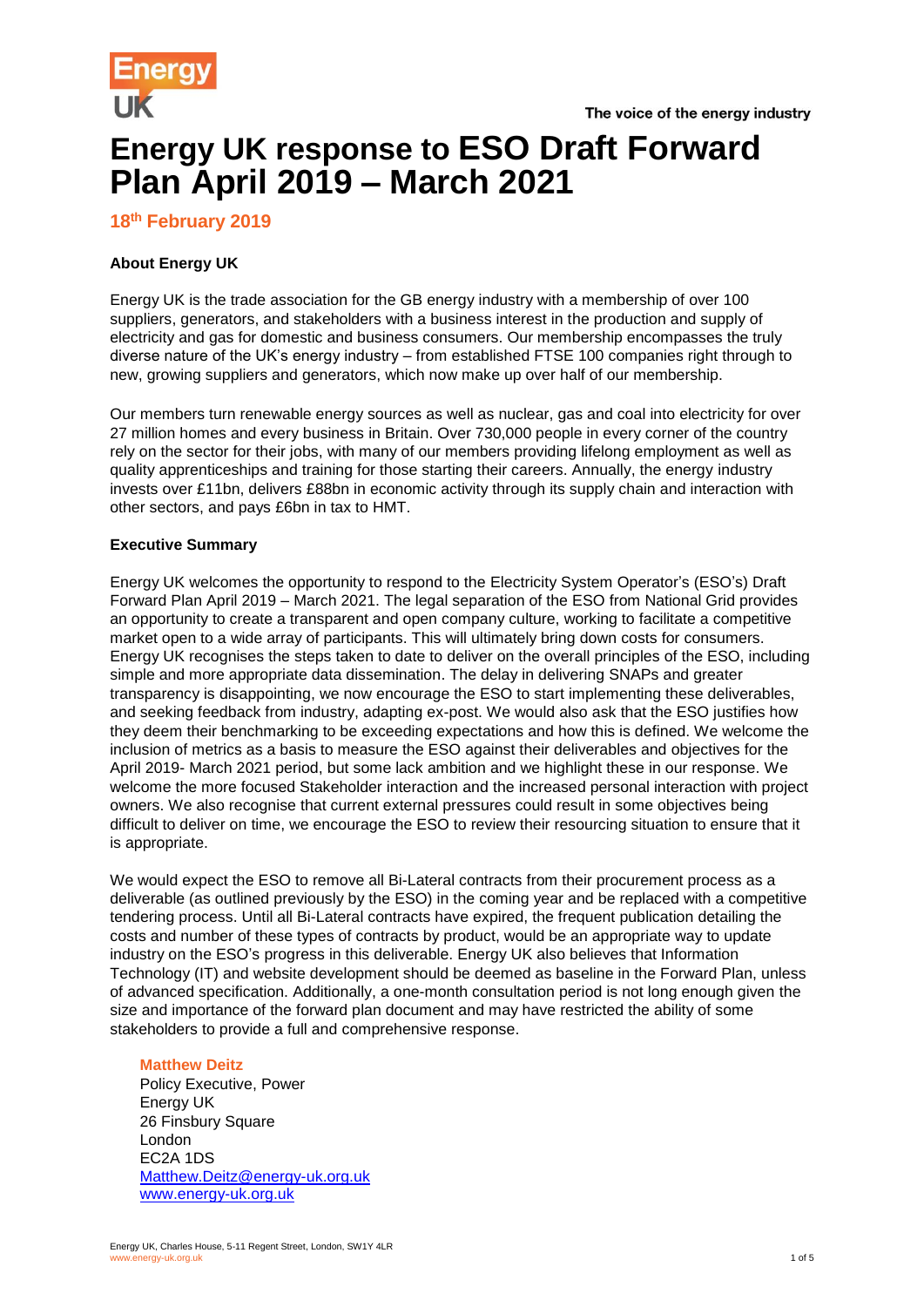# **Principle 1: additional trades information provision (page 15)**

Energy UK welcomes the ESO's ambition to provide industry with greater transparency and more appropriate and targeted information and data. This will allow prospective and existing market participants alike to invest their capital in a more informed way to that of the system's needs. This will facilitate a more competitive market allowing for the most cost-effective and appropriate product to be procured. However, it is worth noting that many documents by the ESO could be rationalised to prevent repetition, unless a suitable update is available.

We welcome the continued publication of the ESO's insight documents. These provide market participants with some awareness of the ESO's view of Great Britain's electricity system, markets and what could be expected from the long-term and short-term horizon. We urge the ESO to go further, clearly setting out long and short-term locational forecasts of system requirements, accompanied by the types of actions the ESO may take in order to maintain system security. We strongly recommend that the ESO takes forward a consultative approach in regards to all insight documents, where they apply ongoing stakeholder engagement and feedback to adjust the data and information to remain relevant to needs. Industry would find useful a database that provides raw, aggregated data, for them to draw their own reports and select relevant data to themselves.

Operational Insights are well received by industry, providing greater transparency around system needs. We would encourage the ESO to reduce the publication timeframes of the Operational Insight documents. For example, Daily Balancing Cost reports must be published as soon as possible after day closure. This allows for market participants to have a greater understanding of the rationale behind balancing actions that are being taken closer to the period. Insight on constraint boundaries is also welcomed, allowing industry to be actively involved in providing constraint solutions to the ESO. Facilitating this market benefits consumers by actively encouraging competitive, potential cost saving solutions opposed to traditional network owned assets providing network reinforcement. Whether this is deemed as baseline or 'Exceeding Expectations' will be wholly reliant on the quality of the final product and the scope of works. Industry would welcome greater transparency and more information on reactive need by time of day/location, both current and future. This is a current barrier to the planning and development of economic market solutions.

The consultation notes that improved availability of the west coast HVDC link next year should reduce BSUoS by £136.4m. As availability of the west coast HVDC link is clearly a material driver of BSUoS, information comparable to REMIT and other information for generators, further information should be published, including availability, flows and forward availability forecasts.

The ESO's ambition to provide insight on trading activity is welcomed. Details of 7A trades, including why they were executed and with whom, would help provide greater clarity on market dynamics. There can often be plant running out of merit order due to actions taken by the ESO, yet the details are opaque and market participants are left guessing. Full details of trades taken by the ESO would promote transparency, leading to efficient operational decisions and investment signals.

In order for the information to be appropriate to industry needs, Energy UK would encourage the adoption of an ongoing feedback basis for the data and information being provided, to allow for this to be market led and feedback driven. Output needs to be a report that provides level of information that the market has asked for and given to you in feedback sessions. As a matter of urgency, the market needs to see when non-BM STOR actions are taken and are feeding into cash-out. This lack of transparency is a serious issue which needs addressing urgently.

Energy UK strongly encourages the continuation of the Electricity Operational Forum, and it is generally well received by industry. The introduction of 'shorts' for individual workstreams worked well and provided a good opportunity for market participants to actively interact on a personal basis with the relevant project owner at the ESO. We are also welcoming of the ESO making Electricity National Control Centre (ENCC) visit days more readily available to industry. These visits will provide greater clarity and understanding of how system decisions are made by the ESO.

Energy UK welcomes the improved quality of the ESO's Forecasting**.** However, we encourage the ESO to further investigate how they can provide reassurances to industry of the accuracy of the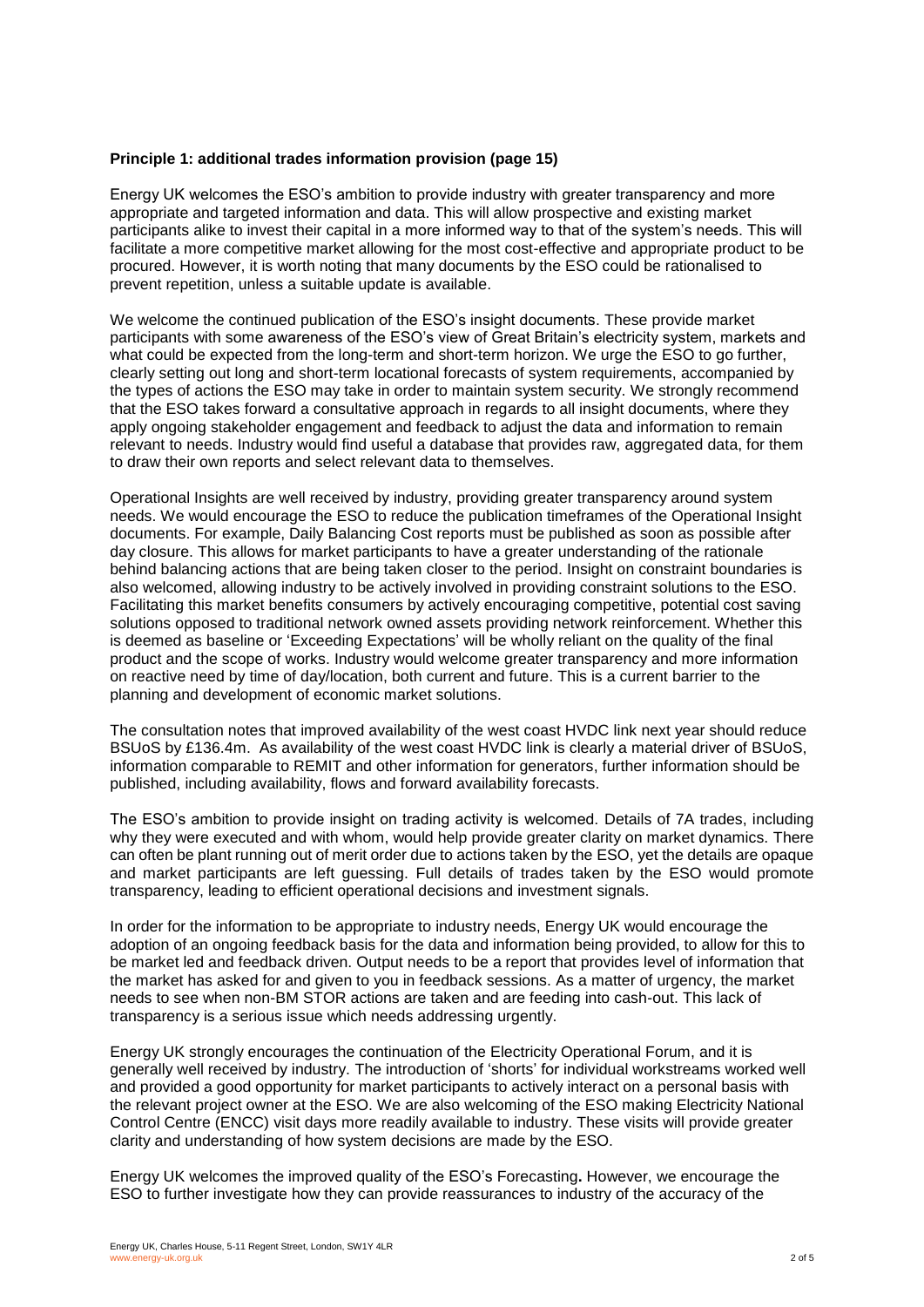Forecasts, notably BSUoS. With the increasing prevalence of intermittent and embedded energy sources, the uncertainty this provides must be addressed by the ESO reviewing how it can collect relevant data to address these concerns. This has been an issue for years and we are concerned that the ESO seems to have made such little progress on securing better data. It is unclear if the ESO is making full use of the registers of renewables, CM register, etc., or seeking better data from the DNOs. We would encourage the ESO to publish data accuracy information, giving a quantified confidence level, along with target to meet going forwards.

# **Metric 1: Information provision scorecard**

Publishing forecasts on time is critical, if published late they can be of little use to market participants. Although, we think this is business-as-usual and having a performance metric based on timely publication of information is not ambitious and should not be a measure of performance.

# **Metric 4: Balancing cost management**

Historic data should not be used to measure performance and could result in easily achievable targets. For example, due to changes in system infrastructure or generation mix, a large reduction in balancing costs could be realised the following year. Performance benchmarks should be reviewed annually, considering any changes to drivers of balancing costs.

# **Metric 5: Provide journey feedback**

We agree that a survey is a good way to quantify customer satisfaction. However, we would suggest the following more ambitious metrics:

Exceeds benchmark: Average above 4 out of 5 In line with benchmark: Average between 3-4 out of 5 Below benchmark: Average less than 3 out of 5

# **Metric 6: Reform of balancing services (page 36)**

Energy UK supports the ESO's implementation of Metric 6, and the ambitions of facilitating a more competitive balancing market. The ESO must now ensure that these timeframes are adhered to, and should provide regular updates on the progress of these deliverables. Greater clarity of the deliverables timing for Black Start and Reserve should be provided as soon as possible. We would also further clarification over the differences between:

- Amber Interim Solution implemented,
- Green Interim solution implemented to enable commercial access.

It is the view of Energy UK currently that is an interim solution if implemented then commercial should be enabled, therefore, amber should be unnecessary.

#### **Metric 7: Code administrator stakeholder satisfaction survey**

Whilst supportive of efforts to measure stakeholder satisfaction of code administration services, we believe that the basis for measurement (Ofgem CACoP survey) is a poor metric. This can be illustrated through an example: at present if the stakeholder satisfaction score is particularly low for a given period, then the code administrator need only outturn marginally higher results to deliver a score of 'Above Target' for the following period. In reality, the satisfaction level may still be very low.

Bespoke benchmarks should be developed for each period with "exceeds benchmark" only being awarded where there has been a clear step change and improvement in code administration satisfaction.

# **Metric 9: Year ahead forecast vs outturn annual BSUoS**

Due to its market position and depth of resource, the ESO is best placed to produce a robust BSUoS forecast. It's appropriate the ESO is incentivised to forecast BSUoS as accurately as possible, but this metric lacks ambition. An Absolute Error Percentage (AEP) of 20% could mean forecasts are as much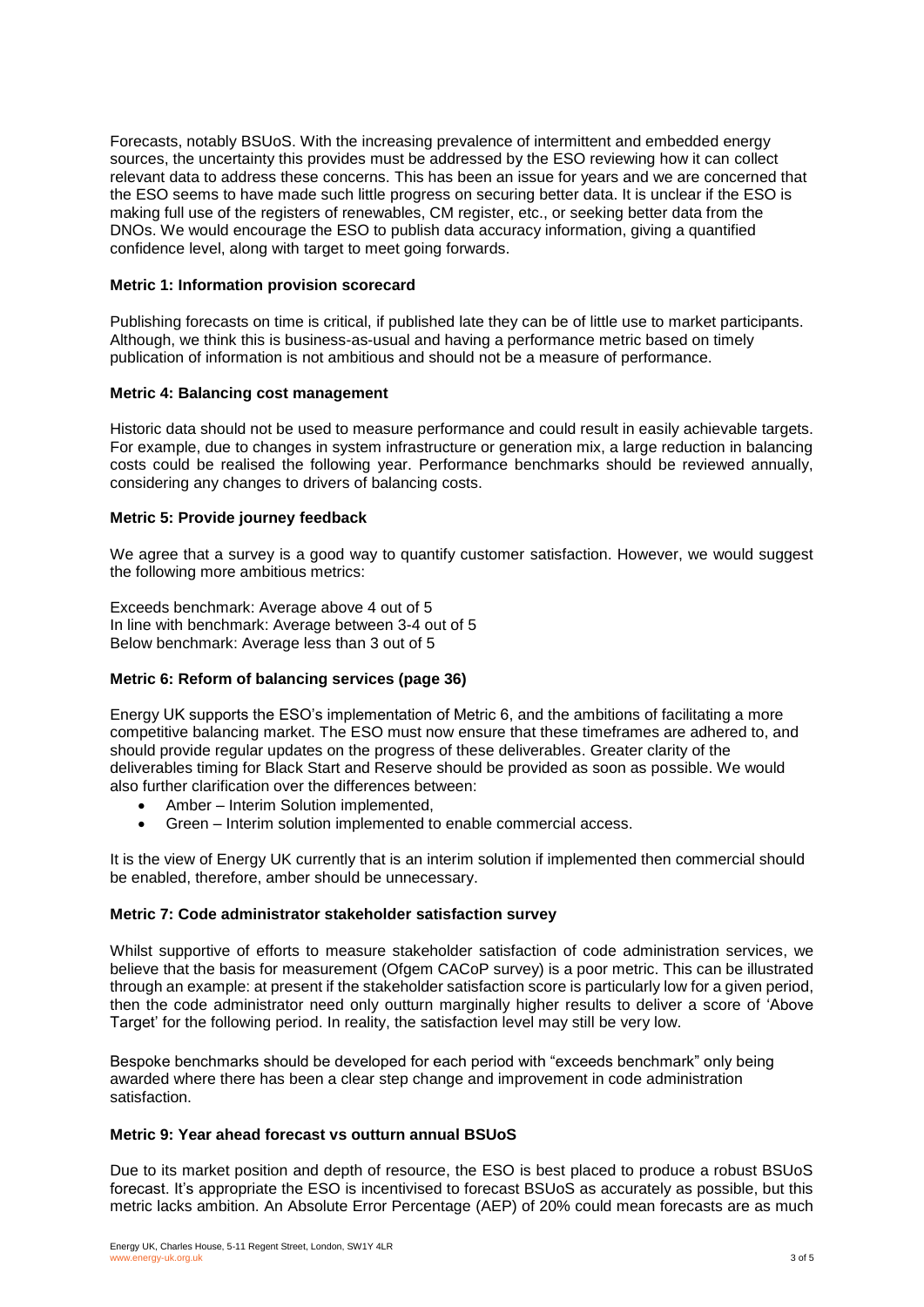as £220 million out for the year and the result still being satisfactory against the metric. Market participants make commercial decisions based on the BSUoS forecasts and inaccurate forecasts can lead to unnecessarily high costs being incurred and resulting risk premia being passed on to consumers. We suggest the following:

Exceeds benchmark: under 8% AEP In line with benchmark: between 8 -14% AEP Below benchmark: greater than 14% AEP

# **Metric 10: Month ahead forecast vs outturn monthly BSUoS**

We appreciate that in the shorter term BSUoS is more volatile and month ahead forecasting is challenging, but this metric still lacks ambition. We suggest:

Exceeds benchmark: 8 or more monthly forecasts under 10% AEP In line with benchmark: 8 or more monthly forecasts between 10-15% AEP Below benchmark: Less than 8 monthly forecasts under 15% AEP

# **Metric 15: NOA consumer benefit (page 72)**

Energy UK does not have any comments on the Metric.

# **1. Do you have any comments on whether our plans are heading in the right direction to meet current and future market needs?**

We are encouraged by the steps that have been taken by the ESO to date, and welcome the ambition to deliver on facilitating an energy system where ESO's needs are provided in an open and transparent way, whilst the ESO effectively supports and promotes competition in the wholesale markets. However, we believe that the forward plan should give more emphasis on the 'whole system approach'. Working alongside DSOs (when they are created) is crucial to developing consistent and comparable markets across all networks. Participants need to be able to understand whether they can revenue stack across national and regional balancing/flexibility markets as well as being able to quickly and easily see which market at that moment offers the best returns for their flexibility. Energy UK welcomes easing data and information dissemination from ESO. These actions are key to providing potential market participants the knowledge to understand how they can provide services to ESO and compete in the relevant markets to their assets. This should deliver good results and outcome for the system. The data provided needs to be published in a consistent format, on a single platform and provided with data analysis by an ESO service. Complete and more granular data will be a key driver towards increasing participants' understanding of the market and driving competition. We urge the ESO to be more ambitious with their Metrics and delivery dates, particularly in relation to SNAPs.

The Firm Frequency Response Week-Ahead Auction is widely welcomed by the industry. Energy UK has noted that this has been deemed 'Exceeding Expectations' in the Draft Forward Plan. Although we do not necessarily disagree that once delivered it should be deemed as Exceeding Expectations, this should be defined as commencing a suite of works with the ultimate deliverable to be that of a dayahead auction, as outlined in the Product Roadmap for Frequency Response and Reserve $^{\text{1}}$ .

# **2. Please give us your view on whether we are targeting the right activities, for example those that will deliver most benefit for consumers?**

Energy UK welcomes the current ESO Forward Plan 2019-2021 and its proposed objectives. The ESO must now focus on delivering against these objectives in a timely manner. We note that on

l

<sup>1</sup>Future of Balancing Services – 'Product Roadmap for Frequency Response and Reserve' https://www.nationalgrideso.com/sites/eso/files/documents/Product%20Roadmap%20for%20Frequenc y%20Response%20and%20Reserve.pdf